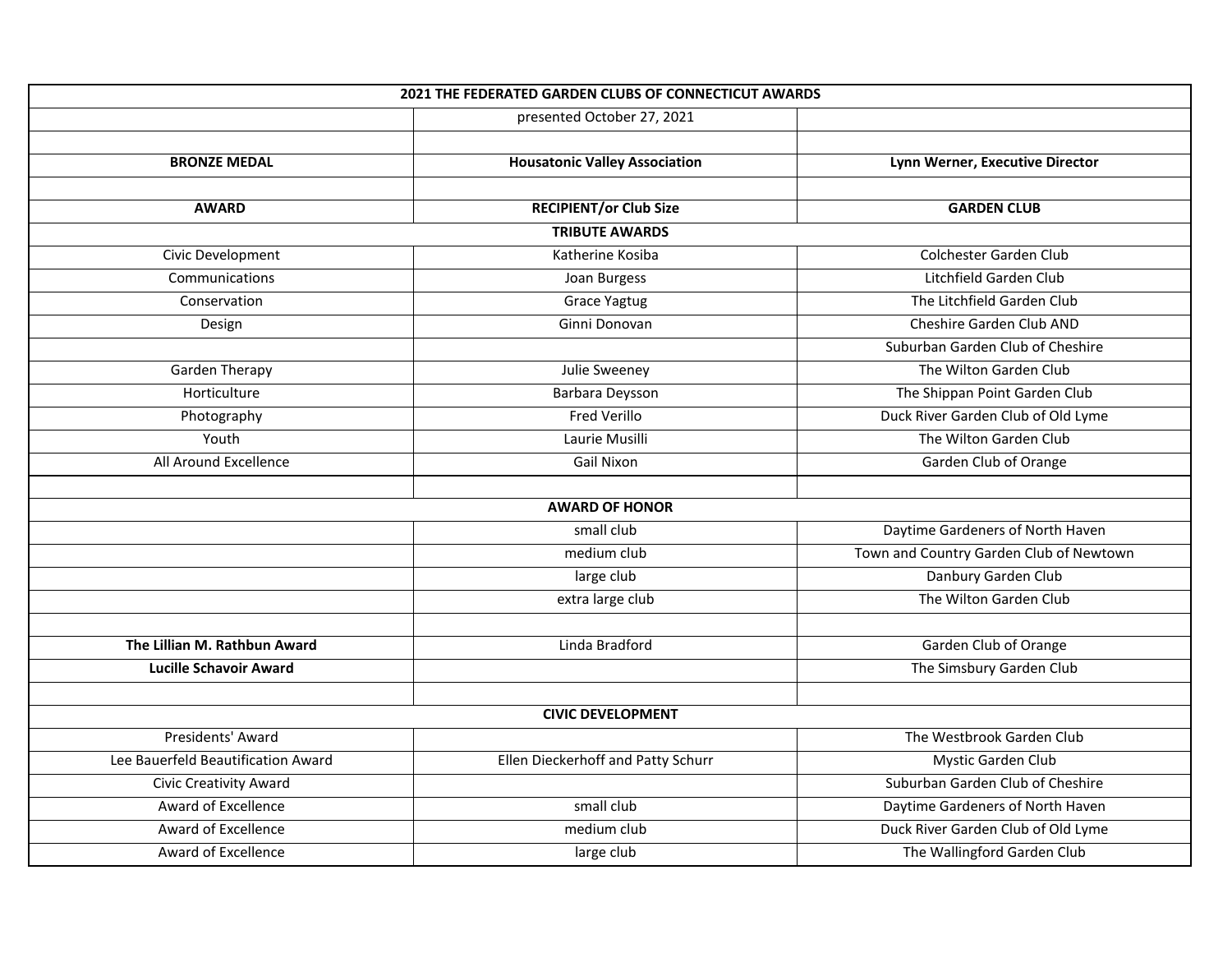| Award of Excellence                   | extra large club                               | The Wilton Garden Club           |
|---------------------------------------|------------------------------------------------|----------------------------------|
| Club Certificate of Achievement       |                                                | <b>Cheshire Garden Club</b>      |
| Club Certificate of Achievement       |                                                | Daytime Gardeners of North Haven |
| Club Certificate of Achievement       |                                                | The Fairfield Garden Club        |
| Club Certificate of Achievement       |                                                | Kensington Garden Club           |
| Club Certificate of Achievement       |                                                | Garden Club of Madison           |
| Club Certificate of Achievement       |                                                | Garden Club of Old Greenwich     |
| Club Certificate of Achievement       |                                                | The Shippan Point Garden Club    |
| Club Certificate of Achievement       |                                                | The Westport Garden Club         |
| Certificate of Individual Achievement | Jeanne Futter                                  | The Garden Club of Brookfield    |
| Certificate of Individual Achievement | Paul Coutu                                     | Mystic Garden Club               |
| Certificate of Individual Achievement | Louise Zierzow                                 | The Garden Club of Newtown       |
| Certificate of Individual Achievement | Peggy Townsend                                 | The Garden Club of Newtown       |
| Club Citation                         |                                                | <b>Branford Garden Club</b>      |
| <b>Club Citation</b>                  |                                                | Greens Farms Garden Club         |
| Club Citation                         |                                                | The Guilford Garden Club         |
| Club Citation                         |                                                | Kensington Garden Club           |
| Club Citation                         |                                                | The Leete's Island Garden Club   |
| Club Citation                         |                                                | North Stonington Garden Club     |
| Club Citation                         |                                                | Orchard Valley Garden Club       |
| <b>Individual Citation</b>            | Cindy Herrington                               | Greenfield Hill Garden Club      |
| <b>Individual Citation</b>            | Donna Gagnon                                   | Greenfield Hill Garden Club      |
| <b>Individual Citation</b>            | Claudia Lau                                    | Greenfield Hill Garden Club      |
| <b>Individual Citation</b>            | Lynn Van Winkle                                | Greenfield Hill Garden Club      |
|                                       |                                                |                                  |
|                                       | <b>ENVIRONMENTAL CONCERNS AND CONSERVATION</b> |                                  |
| <b>Conservation Award</b>             |                                                | Garden Club of Madison           |
| Pauline B. Tyler Award                | Anne Djupedal Gura and Wayne Gura              | The Wilton Garden Club           |
| Club Certificate of Achievement       |                                                | Kensington Garden Club           |
| Club Certificate of Achievement       |                                                | The Garden Club of New Haven     |
| Club Certificate of Achievement       |                                                | Garden Club of Orange            |
| Certificate of Individual Achievement | Janet Litterer                                 | Greenfield Hill Garden Club      |
| Certificate of Individual Achievement | Irene DeSanto                                  | Greenfield Hill Garden Club      |
| Certificate of Individual Achievement | Nancy Drain                                    | Greenfield Hill Garden Club      |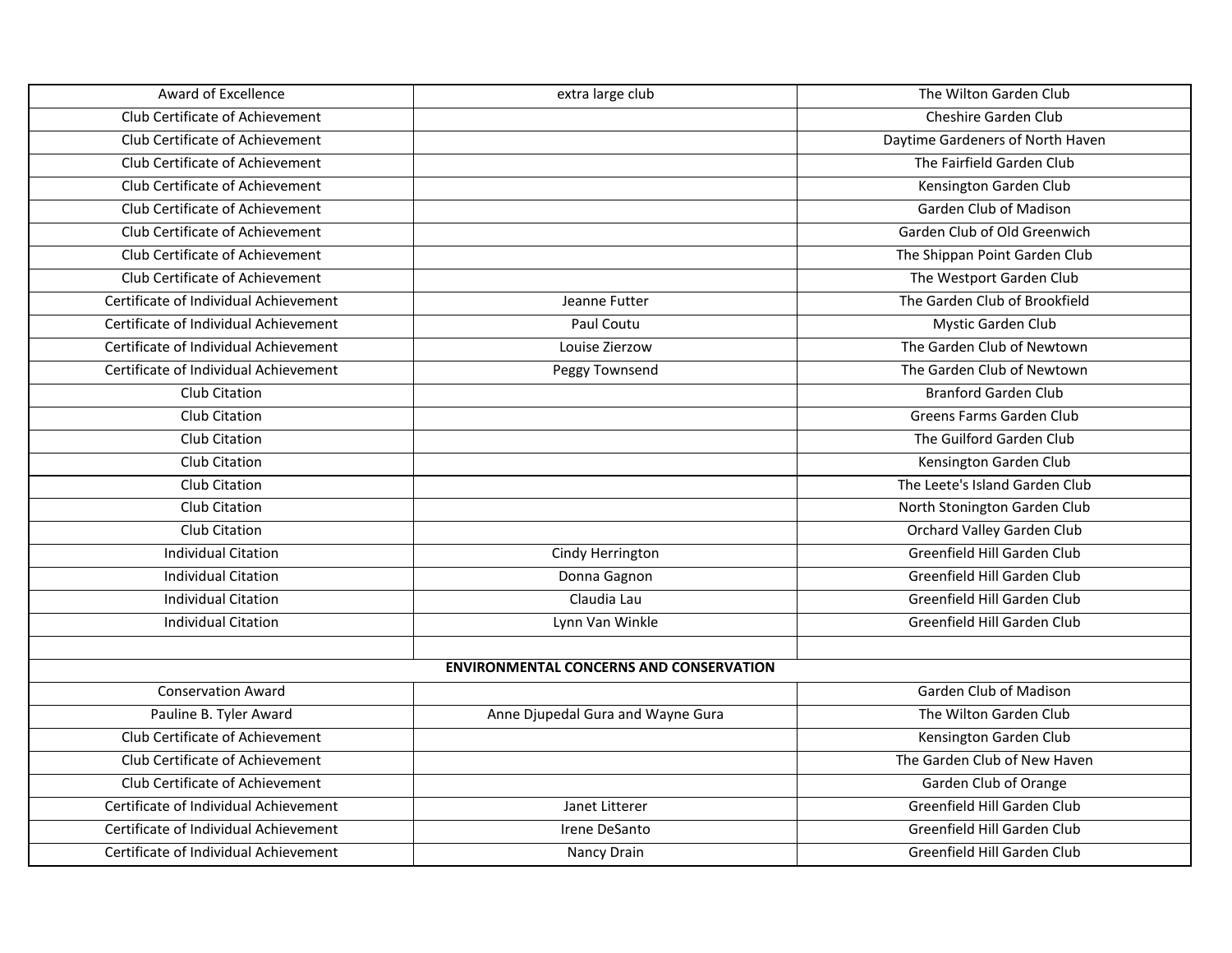| Certificate of Individual Achievement | Kathy Ginotti                         | Greenfield Hill Garden Club        |
|---------------------------------------|---------------------------------------|------------------------------------|
| Certificate of Individual Achievement | Nina Mortensen                        | Greenfield Hill Garden Club        |
| Certificate of Individual Achievement | Cyndi McKinnon                        | Greenfield Hill Garden Club        |
| Certificate of Individual Achievement | <b>Hilary Barberie</b>                | Garden Club of Madison             |
| Certificate of Individual Achievement | Jane Ketterer                         | Garden Club of Madison             |
| <b>Connecticut Arboreal Award</b>     | small club                            | none                               |
| <b>Connecticut Arboreal Award</b>     | medium club                           | Greens Farms Garden Club           |
| <b>Connecticut Arboreal Award</b>     | large club                            | The Guilford Garden Club           |
| <b>Connecticut Arboreal Award</b>     | extra large club                      | The West Hartford Garden Club      |
| <b>Certificate of Achievement</b>     |                                       | <b>Rowayton Gardeners</b>          |
| <b>Environmental Awareness Award</b>  |                                       | <b>Branford Garden Club</b>        |
| Club Certificate of Achievement       |                                       | Garden Club of Old Greenwich       |
| Certificate of Individual Achievement | Joanne Lukaszewicz                    | Mystic Garden Club                 |
| Club Citation                         |                                       | Cheshire Garden Club               |
| Club Citation                         |                                       | Orchard Valley Garden Club         |
| Club Citation                         |                                       | The Portland Garden Club           |
|                                       |                                       |                                    |
|                                       | <b>GARDEN THERAPY</b>                 |                                    |
| Award of Excellence                   | small club                            | The Garden Club of Brookfield      |
| Award of Excellence                   | medium club                           | The Leete's Island Garden Club     |
| Award of Excellence                   | large club                            | The Long Hill Garden Club          |
| Award of Excellence                   | extra large club                      | The West Hartford Garden Club      |
| Club Certificate of Achievement       |                                       | Duck River Garden Club of Old Lyme |
| Club Certificate of Achievement       |                                       | Garden Club of Old Greenwich       |
| Club Certificate of Achievement       |                                       | <b>Rowayton Gardeners</b>          |
|                                       |                                       |                                    |
|                                       | HISTORIC, MEMORIAL AND PUBLIC GARDENS |                                    |
| Award of Excellence                   | small club                            | The Garden Club of Brookfield      |
| Award of Excellence                   | medium club                           | none                               |
| Award of Excellence                   | large club                            | Garden Club of Madison             |
| Award of Excellence                   | extra large club                      | <b>Rowayton Gardeners</b>          |
| Club Certificate of Achievement       |                                       | Cheshire Garden Club               |
| Club Certificate of Achievement       |                                       | Garden Club of Old Greenwich       |
| Club Certificate of Achievement       |                                       | The Wallingford Garden Club        |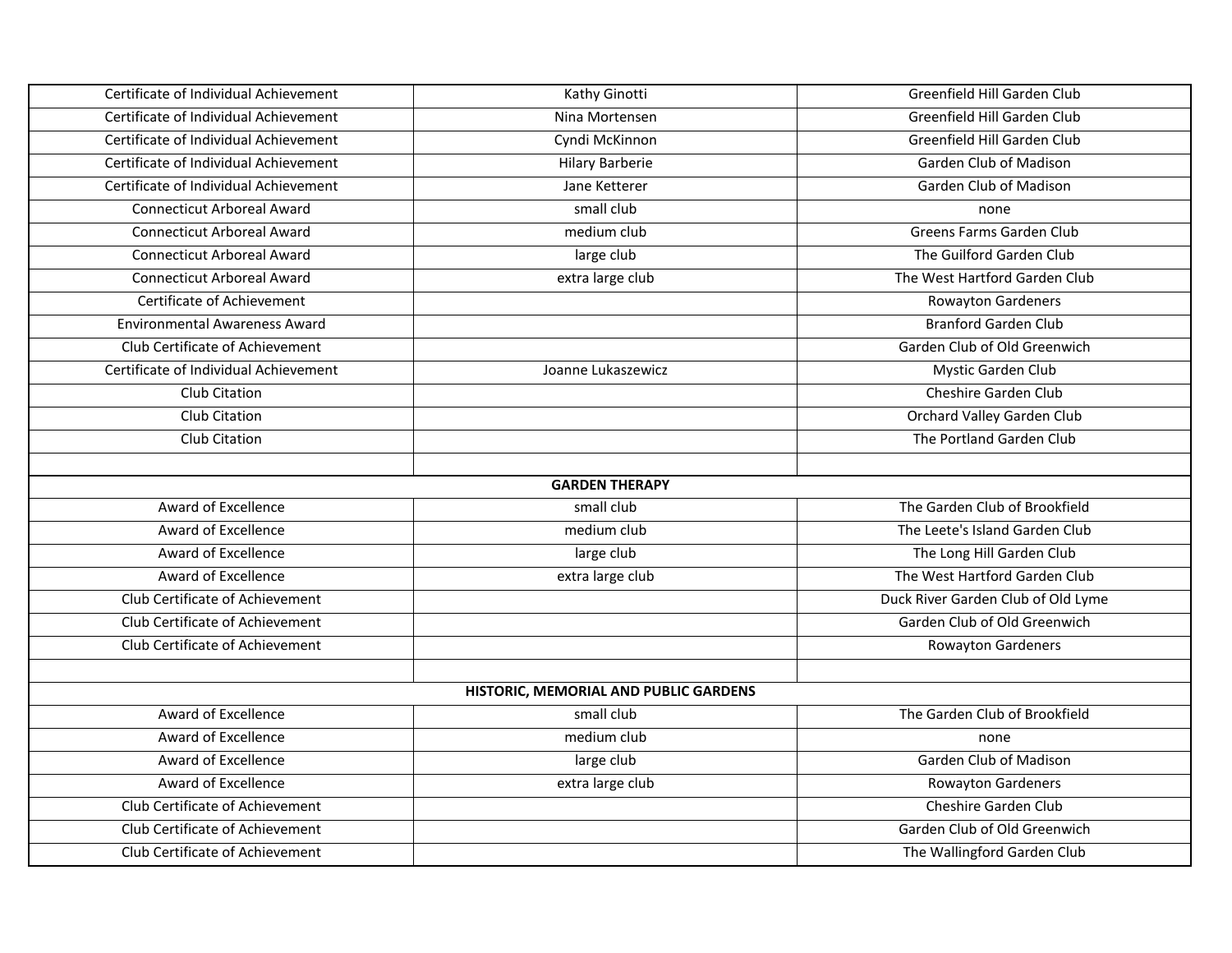| Certificate of Individual Achievement | Joan Howard                         | Danbury Garden Club                   |
|---------------------------------------|-------------------------------------|---------------------------------------|
| Club Citation                         |                                     | The Fairfield Garden Club             |
| <b>Individual Citation</b>            | Linda Aldrich                       | The West Hartford Garden Club         |
| <b>Individual Citation</b>            | Susan Grew                          | The West Hartford Garden Club         |
|                                       |                                     |                                       |
|                                       | <b>HORTICULTURE AWARDS</b>          |                                       |
| Ellen Carder Memorial Award           | Pamela Proctor                      | Rowayton Gardeners                    |
| Mary Freng Sherley Memorial Award     | Molly Toomey                        | Manchester Garden Club                |
| Joyce P. Harris Award                 | Marlene DeSanto                     | The Guilford Garden Club              |
| Award of Excellence                   | small club                          | none                                  |
| <b>Award of Excellence</b>            | medium club                         | Ledyard Garden Club                   |
| Award of Excellence                   | large club                          | Garden Club of Madison                |
| Award of Excellence                   | extra large club                    | Winnifred Judge, Branford Garden Club |
| Club Certificate of Achievement       |                                     | Greens Farms Garden Club              |
| Club Certificate of Achievement       |                                     | Rowayton Gardeners                    |
| Certificate of Individual Achievement | Kathy Berg                          | The Garden Club of Brookfield         |
| Certificate of Individual Achievement | Dianne Mariano                      | The Garden Club of Brookfield         |
| Certificate of Individual Achievement | Gayle Wilson                        | Ledyard Garden Club                   |
| Certificate of Individual Achievement | <b>Mary Pias</b>                    | Ledyard Garden Club                   |
| Certificate of Individual Achievement | Sue Kelley                          | Garden Club of Madison                |
| Certificate of Individual Achievement | Catherine Ferguson                  | Garden Club of Madison                |
| Certificate of Individual Achievement | <b>Denise Forrest</b>               | Garden Club of Madison                |
| Certificate of Individual Achievement | Judith Tosiello                     | Garden Club of Madison                |
| Certificate of Individual Achievement | Judy Van Heiningen                  | Garden Club of Madison                |
| <b>Individual Citation</b>            | Kathy MacLaughlin                   | Danbury Garden Club                   |
|                                       |                                     |                                       |
|                                       | <b>LANDSCAPE DESIGN COUNCIL</b>     |                                       |
| Habitat for Humanity Award            |                                     | The Westbrook Garden Club             |
|                                       |                                     |                                       |
|                                       | PUBLIC RELATIONS AND COMMUNICATIONS |                                       |
| <b>Publicity Press Book</b>           | highest honor in category           | The North Haven Garden Club           |
| <b>Certificate of Merit</b>           |                                     | Cheshire Garden Club                  |
| <b>Certificate of Merit</b>           |                                     | Daytime Gardeners of North Haven      |
| <b>Newsletters</b>                    |                                     |                                       |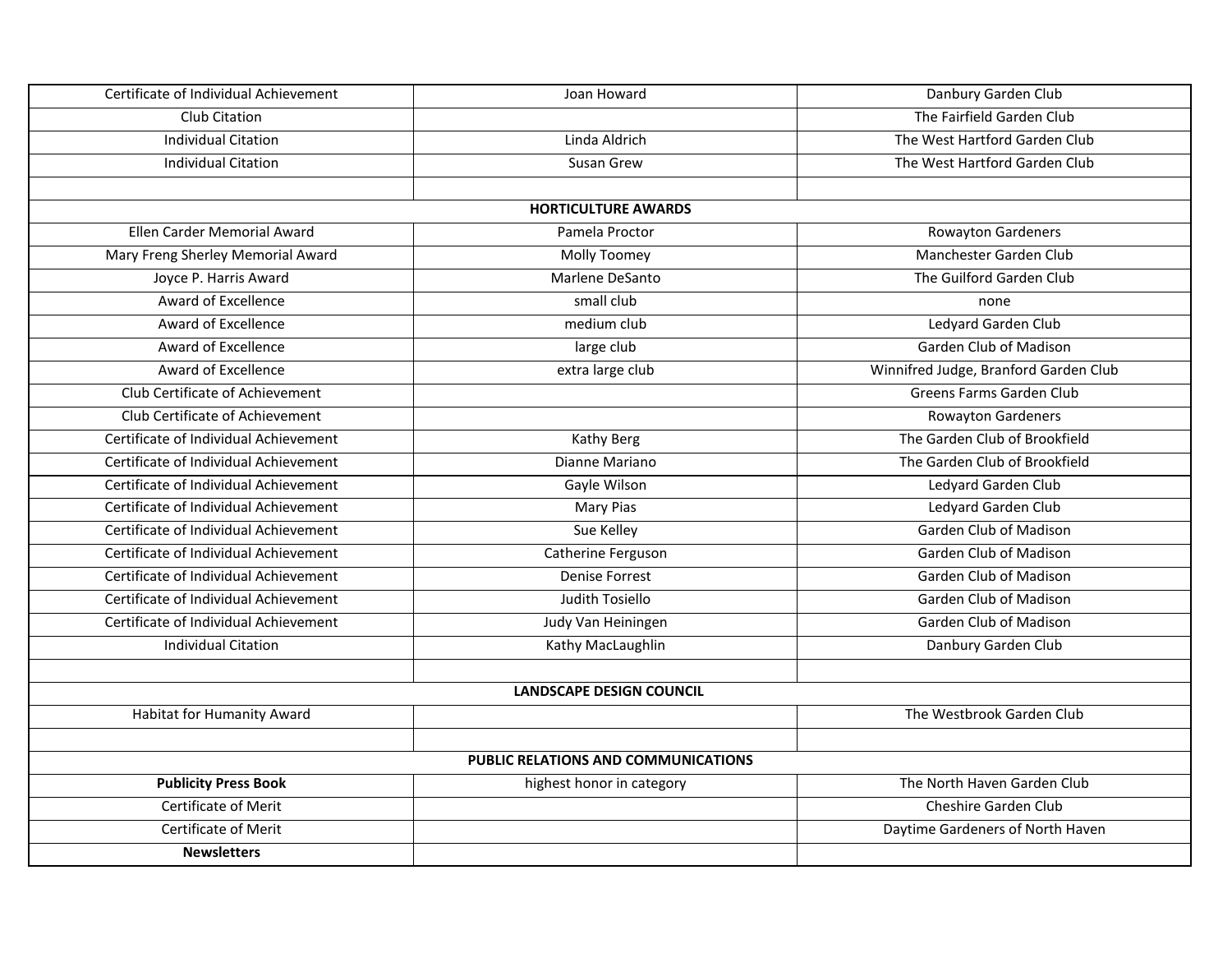| Certificate of Merit            | small club                | Cheshire Garden Club                  |
|---------------------------------|---------------------------|---------------------------------------|
| Certificate of Merit            | medium club               | Garden Club of Orange                 |
| <b>Certificate of Merit</b>     | large club                | Danbury Garden Club                   |
| Certificate of Merit            | extra large club          | The Wilton Garden Club                |
| Certificate of Commendation     |                           | <b>Branford Garden Club</b>           |
| Certificate of Commendation     |                           | Danbury Garden Club                   |
| Certificate of Commendation     |                           | Duck River Garden Club                |
| Certificate of Commendation     |                           | Naugatuck Garden Club                 |
| Certificate of Commendation     |                           | The North Haven Garden Club           |
| Certificate of Commendation     |                           | The Spring Glen Garden Club           |
| Certificate of Commendation     |                           | Town and Country Gardeners of Newtown |
| Certificate of Commendation     |                           | The Wallingford Garden Club           |
| Certificate of Commendation     |                           | The Westbrook Garden Club             |
| <b>Membership Brochures</b>     |                           |                                       |
| Certificate of Merit            | medium club               | Riverside Garden Club                 |
| Certificate of Merit            | large club                | The Shippan Point Garden Club         |
| Certificate of Commendation     | large club                | Orchard Valley Garden Club            |
| Certificate of Commendation     | large club                | Danbury Garden Club                   |
| <b>Club History</b>             |                           |                                       |
| Certificate of Merit            | small club                | <b>Tolland Garden Paths</b>           |
| <b>Certificate of Merit</b>     | medium club               | Southbury Garden Club                 |
| <b>Educational Publications</b> |                           |                                       |
| Quarterly Horticulture Bulletin | large club                | Garden Club of Madison                |
| <b>Facebook Page</b>            |                           |                                       |
| Certificate of Merit            | small club                | The Spring Glen Garden Club           |
| Certificate of Merit            | large club                | Orchard Valley Garden Club            |
| Certificate of Merit            | extra large club          | <b>Branford Garden Club</b>           |
| Website                         |                           |                                       |
| <b>Certificate of Merit</b>     | medium club               | Duck River Garden Club of Old Lyme    |
| Certificate of Merit            | large club                | Orchard Valley Garden Club            |
| Certificate of Merit            | extra large club          | The Wilton Garden Club                |
| <b>Electronic Presentation</b>  |                           |                                       |
| Certificate of Merit            | PowerPoint design program | The Wallingford Garden Club           |
|                                 |                           |                                       |